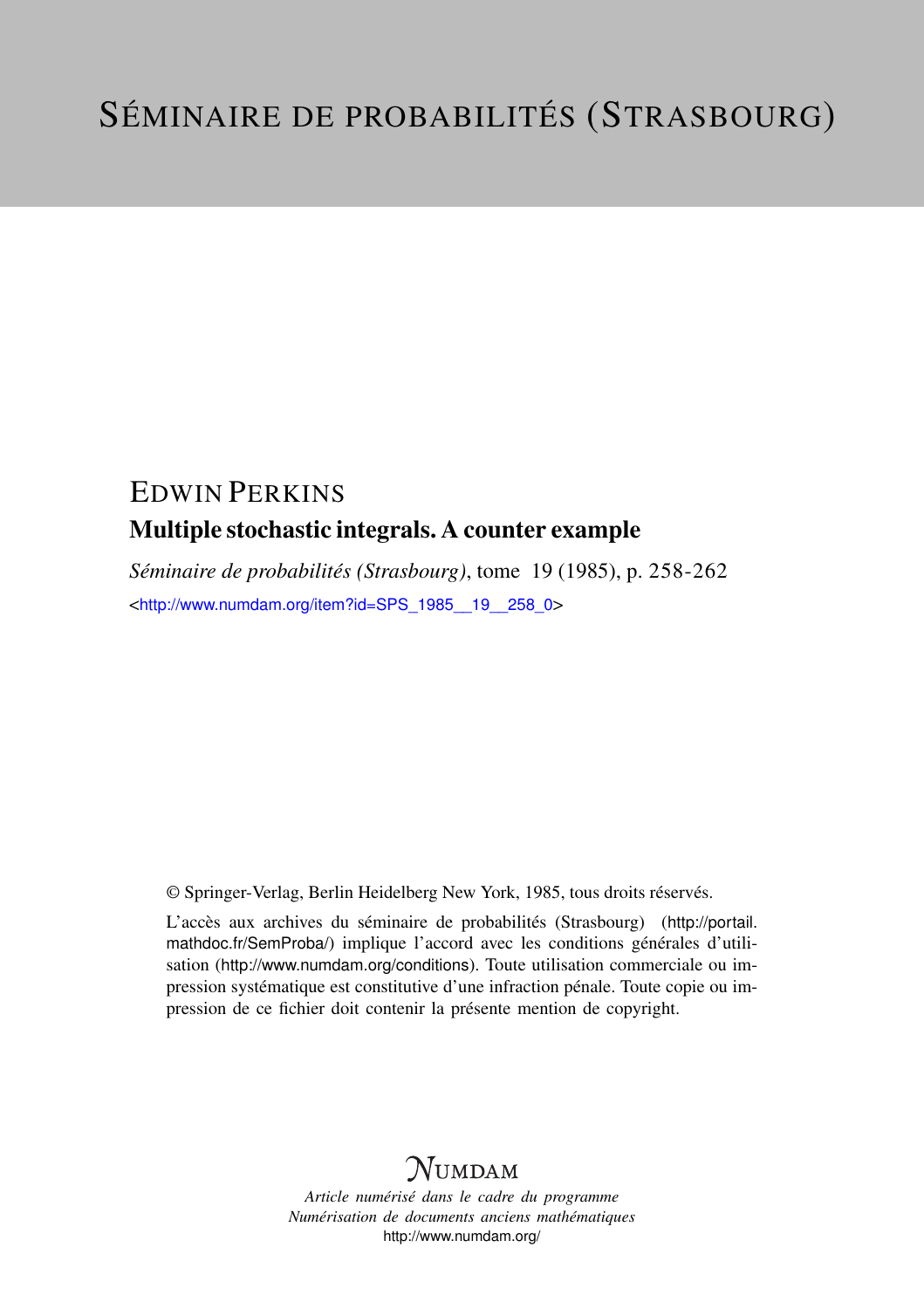### Multiple Stochastic Integrals -- A Counter Example by Edwin Perkins

In this note we give an example of a continuous square integrable martingale M such that  $d < M, M>$ <sub>t</sub>  $<< dt$  (in fact M is an Itô integral) but for which the multiple stochastic integral

$$
\iint_{\{0
$$

does not exist as an  $L^0$ -integrator on the space of bounded predictable integrands,

We work on a filtered probability space  $(\Omega, \tilde{r}, \tilde{r}_+, P)$ , satisfying the usual conditions. Let

$$
c_2 = \{ (s,t) | 0 < s < t < \infty \}.
$$

A simple predictable set is a set of the form

$$
\{(s,t,\omega) \in C_2 \times \Omega \mid S(\omega) < s \leq T(\omega) \text{ and } U(\omega) < t \leq V(\omega)\}
$$

where S and T are stopping times, and U and V are non-negative $\mathcal{F}_{\mathbf{S}}$ -measurable random variables such that  $T(\omega) \leq U(\omega)$  for all  $\omega$ . A simple predictable process is a linear combination of indicator functions of simple predictable sets.

### <u>Definition. The predictable  $\sigma\text{-field}$  , on  $\texttt{C}_2 \times \Omega$  is the  $\sigma\text{-field}$ </u> generated by the elementary predictable sets.

Note that, according to these definitions, a simple predictable process is not the same as"un processus prévisible simple", as defined in  $(3)$ . The definition of  $p$ , however, does agree with that in  $(2,3)$ , as the reader can easily check.

If M is a square integrable martingale, then  $\int\limits_{C_2} f(s,t) \, \mathrm{d}M_g$ 

may be defined for simple predictable processes in the obvious way. Meyer (2) showed that if  $\langle M, M \rangle_t = t$  then this multiple stochastic integral extends uniquely as an  $L^2$ -integrator to

> $\mid$  f predictable, E $\left( \int\int_{0}^{1} f^{-}(s,t,\omega) ds dt \right) < \infty$  } .  $\degree$  2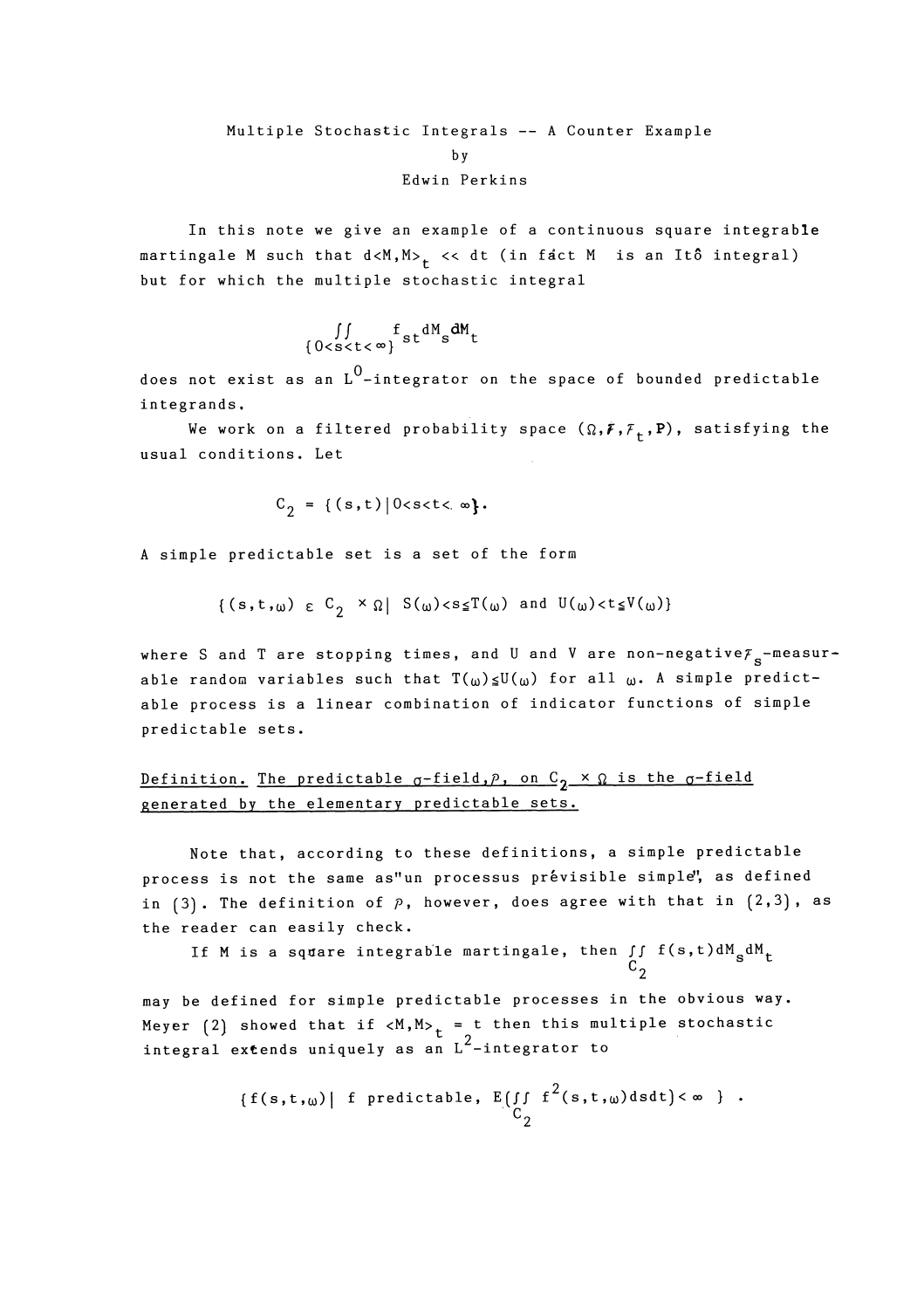This result was extended by Ruiz de Chavez (3) to the case when

(1) 
$$
\langle M, M \rangle_{t} - \langle M, M \rangle_{s} \leq m(t) - m(s)
$$
 for all  $0 \leq s \leq t$ 

for some deterministic m.

At first glance it seems that, at least if M is continuous, there should be no problem in defining  $f f(s,t) dM_s dM_t$  by the iterated  $C_2$  $integra1$ 

$$
\int_{0}^{\infty} \left( \int_{0}^{t} f(s,t) dM_{s} \right) dM_{t}.
$$

The above integrand, however, is only uniquely defined for each t up to a null set and one is therefore faced with the task of selecting a predictable version of this process. This done in (2) when  $\langle M, M \rangle_t = t$ . It is natural to ask if a condition like (1) is really needed to handle this measurability problem and extend the multiple stochastic integral as an  $\tt L^0$  integrator to the bounded predictable process. The following examples show that the answer is "yes" even if M is an Itô integral. Although we have tried to disguise it by working with a Brownian filtration, the discerning reader will note that this example is closely related to ( and was inspired by) an example of a martingale measure that is not a stochastic integrator due to Bakry (l).

Assume B<sub>t</sub> is an  $F_t$ -Brownian motion. Choose  $\alpha \in (0,1/2)$  and  $\delta_{n} \neq 0$ such that  $\sum_{p=1}^{\infty} 3^2 < \infty$  but  $\sum_{p=1}^{\infty} 6 p^{\log} = \infty$ . Define a sequence of stopping times  $\{T_p\}$  by

$$
T_0 = 0
$$
  
\n $T_p = inf \{t > T_{p-1} | B_t - B_{T_{p-1}} | = \delta_p \}.$ 

Then  $T_{p}$   $+$   $T_{\infty}$ , and since  $T_{\infty}$  =  $\Sigma_{p=1}^{\infty}$   $\delta_{p}^{2}S_{p}$  where  $\{S_{p}\}$  are i.i.d. copies of  $inf\{t \mid |B_t| = 1\}$ , it is easy to see that  $T_{\infty}E^{q}$ ,  $\nforall \mathbf{q} > 0$ . Define a random variable, U, uniformly distributed on (0,1), by

$$
U = \sum_{p=1}^{\infty} I(B(T_p) < B(T_{p-1})) 2^{-p},
$$

and a sequence of Bernoulli random variables by

$$
e_p(U) = \begin{cases} 0 & \text{if } B(T_p) > B(T_{p-1}) \\ & \\ 1 & \text{if } B(T_p) < B(T_{p-1}) \end{cases}
$$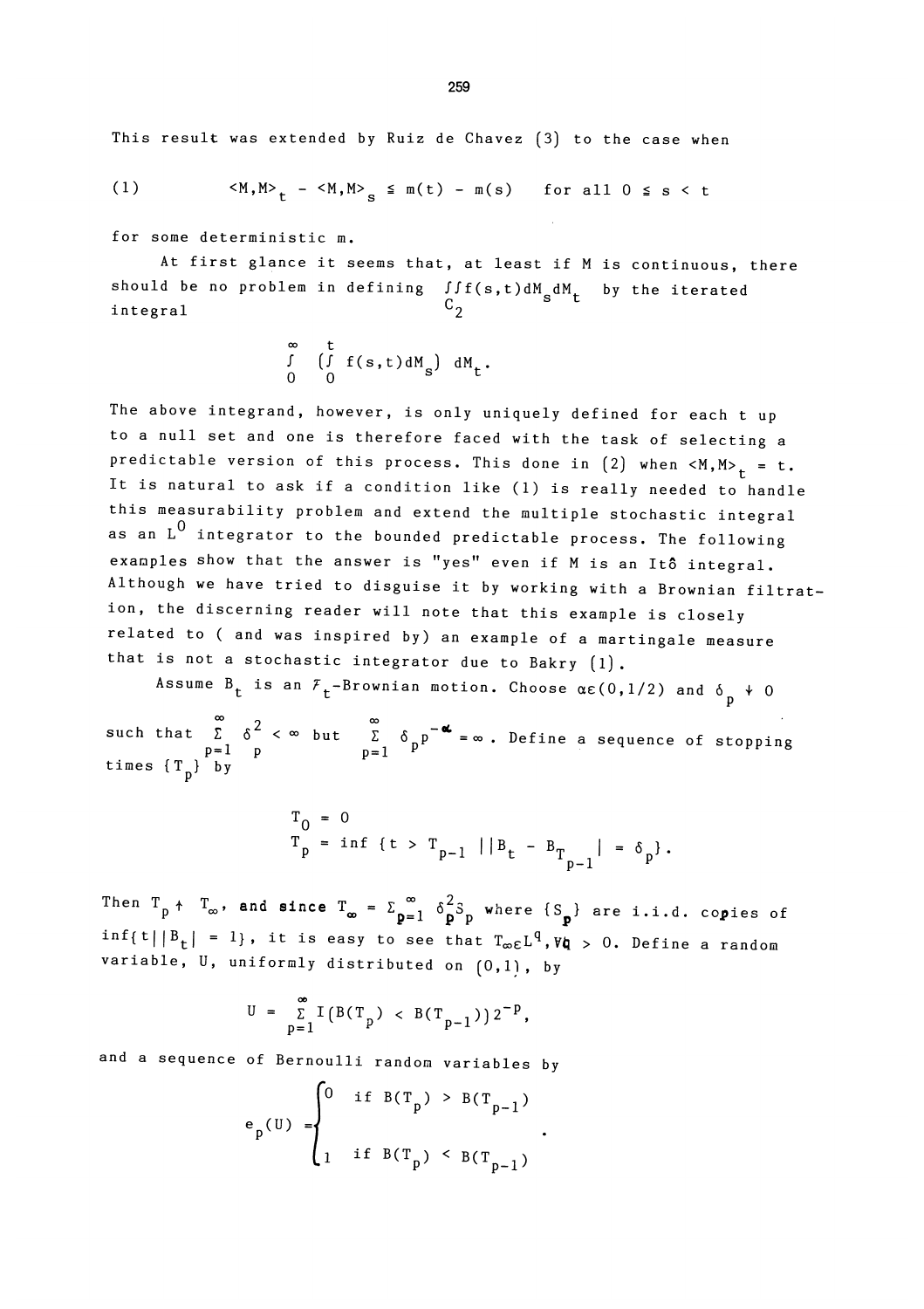In addition let  $U_n(U) = \sum_{p=1}^n e_p (U) 2^{-p}$ ,  $V_n = U_n + T_\infty$ ,  $V = U + T_\infty$  and choose  $f(t) \ge 0$  such that

$$
\int_{0}^{t} f^{2}(s^{t}) ds = (log \frac{1}{t})^{-\alpha} \equiv \phi(t), \quad 0 \leq t \leq 1/2
$$

Our continuous martingale is

$$
M_{t} = \int_{0}^{t} (I_{(0, T_{\infty})}(s) + I_{(V, V+1/2)} f(s-V))dB_{s}.
$$

Then  $\langle M, M \rangle_{\infty} \epsilon L^{q} \mathbf{V}_{q} > 0$ . If

$$
H_n = \bigcup_{p=1}^{n} \{ (s, t, \omega) | T_{p-1}(\omega) < s \leq T_p(\omega), V_{p-1}(\omega) < t \leq V_{p-1}(\omega) + 2^{-p} \},
$$

then  $I_{H\mathstrut_{\rm n}}$  is a simple predictable process and  $I_{H\mathstrut_{\rm n}}$   $\hbar$   $I_{H}$  as  ${\rm n}$   $\to$   $\infty$  ,where HEP. We claim, however, that  $\iint_{C_2} I_H dM_S dM_t$  does not converge in probab-

ility. Note that

$$
M(V_{p-1}+2^{-p}) - M(V_{p-1}) = I(e_p = 0) \t\t V_{p-1}+2^{-p} \t\t f(s-V)dB_s
$$

so that

$$
\iint_{C_2} f I_{H_n}(s, t) dM_s dM_t = \sum_{p=1}^{n} (M(T_p) - M(T_{p-1})) (M(V_{p-1} + 2^{-p}) - M(V_{p-1}))
$$
  
(2)  

$$
= \sum_{p=1}^{n} \delta_p I(e_p(U) = 0) \int_{0}^{\infty} I(s \le U_{p-1}(U) + 2^{-p} - U) f(s) d\tilde{\mathbf{B}}_s,
$$

where  $\mathbb{B}_{\mathbf{S}} = \mathbf{B}(\mathbf{V}+\mathbf{s}) - \mathbf{B}(\mathbf{V})$  is a Brownian motion independent of Conditional on U = u, (2) has a mean zero normal distribution with variance

$$
\sigma_n^2(u) = \sum_{p=1}^n \delta_p^2 I(e_p(u) = 0) \Phi(U_{p-1}(u) + 2^{-p} - u)
$$
  
+2 
$$
\sum_{1 \le p < q \le n} \delta_p \delta_q I(e_p(u) = e_q(u) = 0) \Phi(U_{q-1}(u) + 2^{-q} - u).
$$

Therefore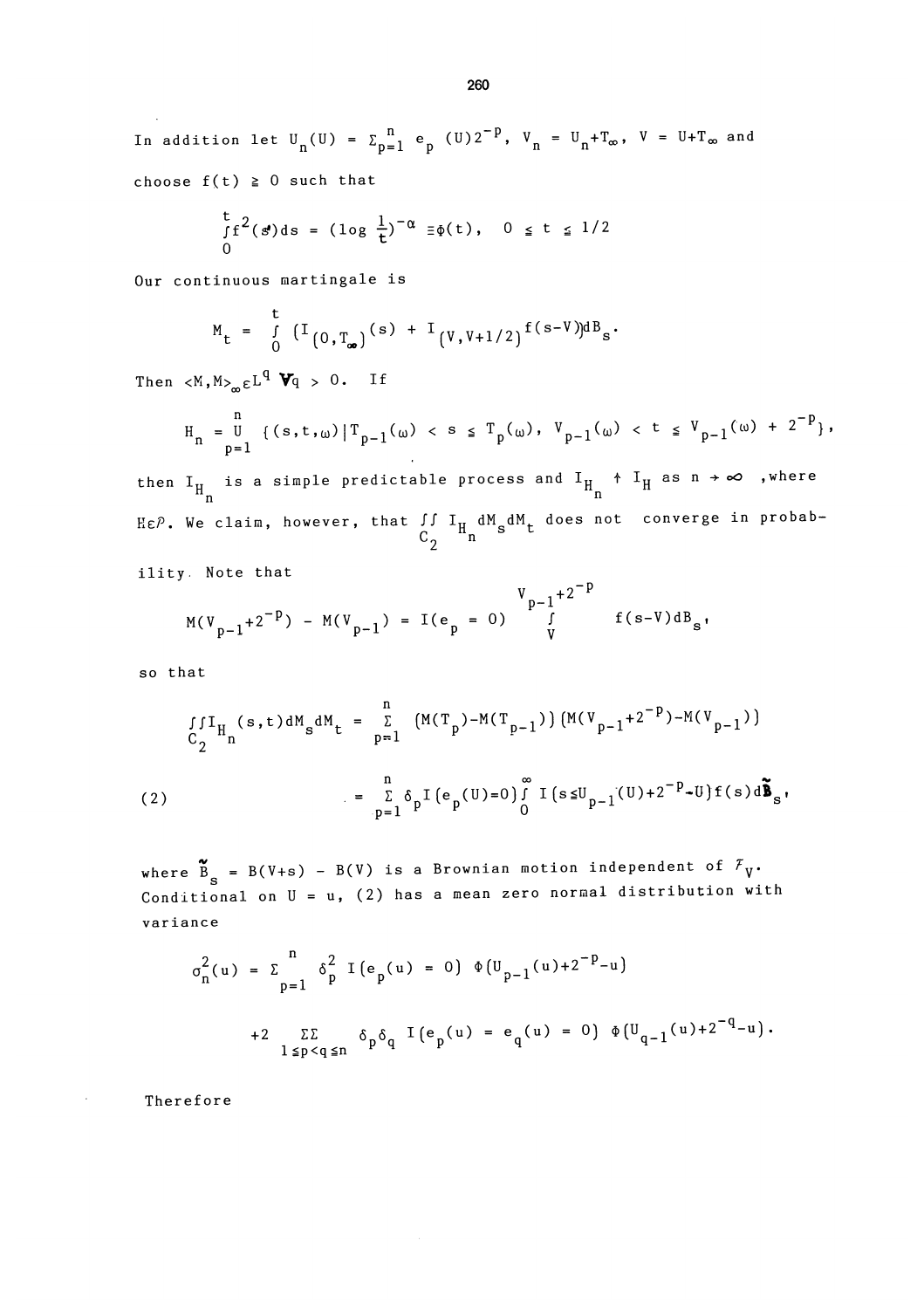(3) 
$$
E\left(\exp\{\mathrm{i}\lambda \int\limits_{C_2} J I_{H_n}(s,t) dM_s dM_t\}\right) = \int\limits_{0}^{1} \exp\{-\lambda^2 \sigma_n^2(u)/2\} du.
$$

We claim that

(4) 
$$
\lim_{n \to \infty} \sigma_n^2(u) = \infty \text{ for Lebesgue - a.a.u.}
$$

Fix  $p_{\varepsilon}$  . Then

$$
\sum_{p < q \le n} \delta_q I(e_q(u) = 0) \left[ \phi(U_{q-1}(u) + 2^{-q} - u) - 2^q \int_0^{2-q} \phi(s) ds \right]
$$

$$
= \sum_{p < q \leq n} \delta_q \mathbb{I} \left( e_q(u) = 0 \right) \left[ \Phi(u) + 2^{-q} - u \right] - 2^q \int_0^{2-q} \Phi(s) \, ds \right]
$$

$$
\xrightarrow{a.s.} \text{as } n \to \infty \quad (\text{w.r.t.} \quad \text{Lebesgue measure on } [0,1]),
$$

by the martingale convergence theorem, as the conditional distribution of  $U_q(u) + 2^{-q} - u$  given  $\sigma(U_r(u) | r \leq q)$  is uniform on  $[0, 2^{-q}]$ . As  $e_p(u)=0$  for infinitely many p a.s.  $[du]$ , (4) will follow if for each p

(5) 
$$
\lim_{n \to \infty} \sum_{p < q \leq n} \delta_q I(e_q(u) = 0) 2^q \int_{0}^{2-q} \Phi(s) ds = \infty \quad a.s. [du].
$$

The above expression is bounded below by

$$
\lim_{n \to \infty} \sum_{p < q \le n} \delta_q I(e_q(u) = 0) \sum_{q \in Q} (2^{-q-1}) \quad (\Phi \text{ is concave})
$$

$$
\geq \lim_{n \to \infty} c \sum_{p \leq q \leq n} \delta_q q^{-\alpha} I(e_q(u) = 0) = \infty \quad a.s. \quad [du].
$$

The last by the choice of  $\{\delta_q\}$ . This proves (5) and hence (4). (3) and (4) together show

$$
\lim_{n \to \infty} E(\exp\{i\lambda f J \prod_{H} (s, t) dM_s dM_t\}) = I(\lambda = 0)
$$
\nso that 
$$
\int_{C_2} \prod_{n} (s, t) dM_s dM_t
$$
 cannot converge in distribution as  $n \to \infty$ , as required.

Acknowledgement. I would like to thank P.A. Meyer for posing this problem and D. Bakry for pointing out his related work (1).